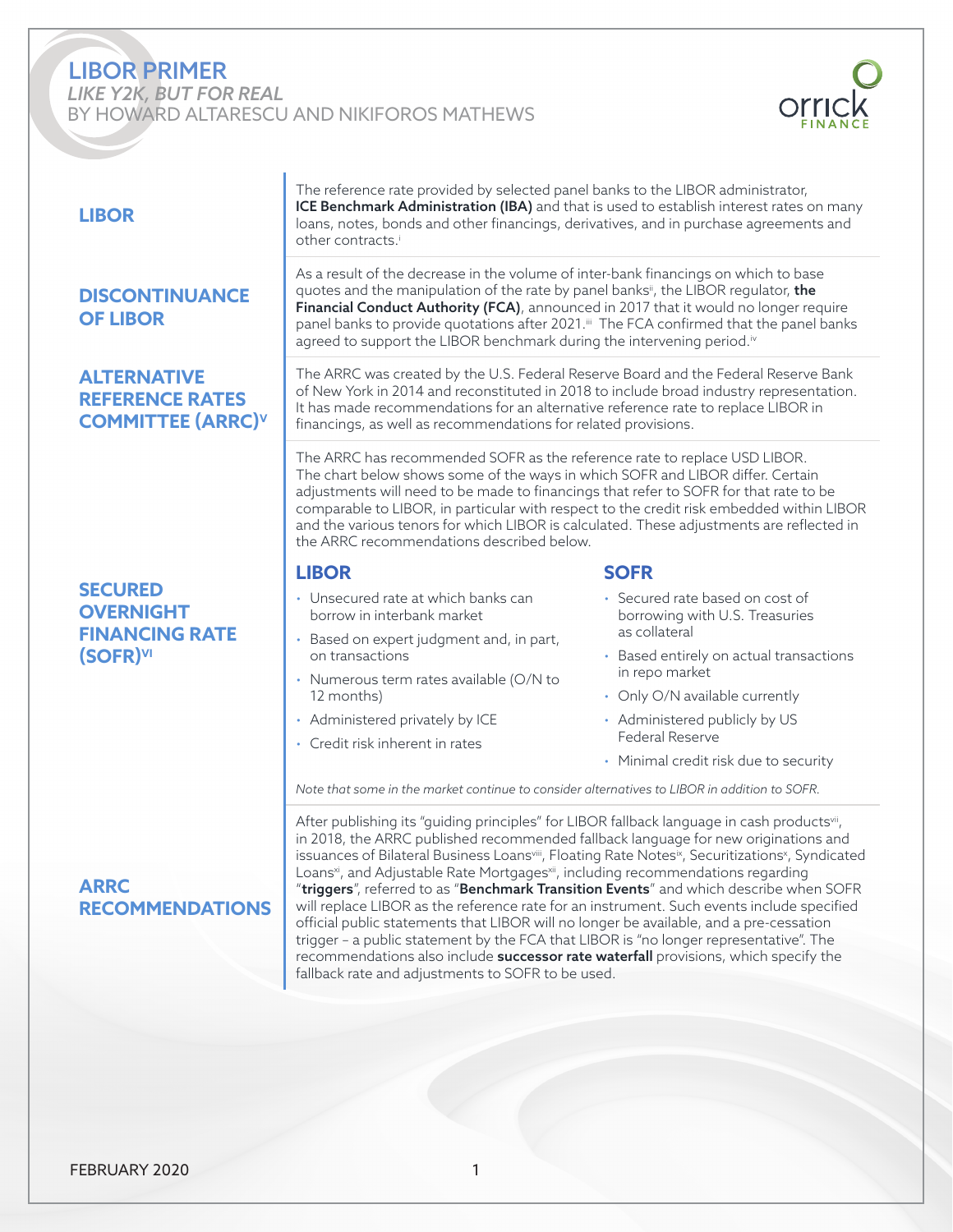**NEW FINANCINGS** Borrowers and lenders, issuers and investors must decide with respect to new floating rate financings: • Whether to use LIBOR as the reference rate for the financing – with fallback provisions for when LIBOR is no longer available – or to use SOFR or another alternative to LIBOR as the reference rate from the start. • If LIBOR is used, whether all ARRC fallback and related recommendations should be followed, or just some. • How to account for term financings if there is no term SOFR: compounded or simple interest calculation to determine interest for the interest payment period; calculated in advance or in arrears, etc. • Whether a **hardwired approach** (fallback language is built into the financing agreement; the financing automatically converts to a new reference rate following a trigger event) or **amendment approach** (following a trigger event, the bank group enables a streamlined amendment to replace LIBOR) should be used. **LEGACY INSTRUMENTS** One of the most daunting challenges for the LIBOR transition is its impact on outstanding financings and other contracts (legacy instruments). While almost all institutions know the capital markets characteristics of their LIBOR-based assets and liabilities, many who have large portfolios of assets or large numbers of liabilities do not know the details of the plumbing: the often disparate fallback and trigger provisions in instruments created over time and with varying counterparties. If they have not already done so, both large and small institutions are taking inventory of their LIBOR-based instruments to unearth the plumbing and to be able to properly evaluate their risks. Many institutions, especially those with numerous affected contracts, will use AI/machine learning tools to extract the relevant LIBOR-related provisions as well as relevant amendment provisions in the instruments reviewed. Certain legacy instrument challenges (outside of derivatives) may be addressed by prospective legislation (discussed below). Some of those challenges also may be addressed through amendments to the applicable instruments. However, while amendments may be feasible (subject to the vagaries of negotiations) for bi-lateral loan agreements, amendments would be more difficult – and perhaps impossible – for widely distributed capital markets financings, which require very high – if not 100% – consent to an amendment affecting an interest rate term, and for which outreach to investors could be very difficult. **DERIVATIVES** ISDA has taken the lead in facilitating the transition of the derivatives market by publishing consultations and building consensus on LIBOR fallback provisions.<sup>xiii</sup> The bulk of the consultations has focused on deciding how to account for differences between LIBOR and SOFR for term and credit. The 2006 ISDA Definitions, incorporated into almost all interest rate derivatives, generally provide that the relevant LIBOR rate applicable to a swap is determined by looking to a specific published rate or, if that rate is not available, based on dealer quotations. Of course, such a fallback may work as a stop-gap measure in the case of a temporary disruption, but in the case of a permanent discontinuance of LIBOR, it would be unworkable. ISDA is expected to publish a Supplement to its 2006 ISDA Definitions that will specify trigger events and fallbacks to the applicable successor rate. New transactions incorporating the supplemented 2006 Definitions automatically would be governed by those provisions. Legacy transactions also could incorporate those provisions voluntarily through a Protocol mechanism being developed by ISDA. ISDA continues to consider whether to provide for "pre-cessation" triggers in the Supplement – in other words, whether fallbacks should be triggered upon a determination by the FCA that LIBOR is "no longer representative"xiv.

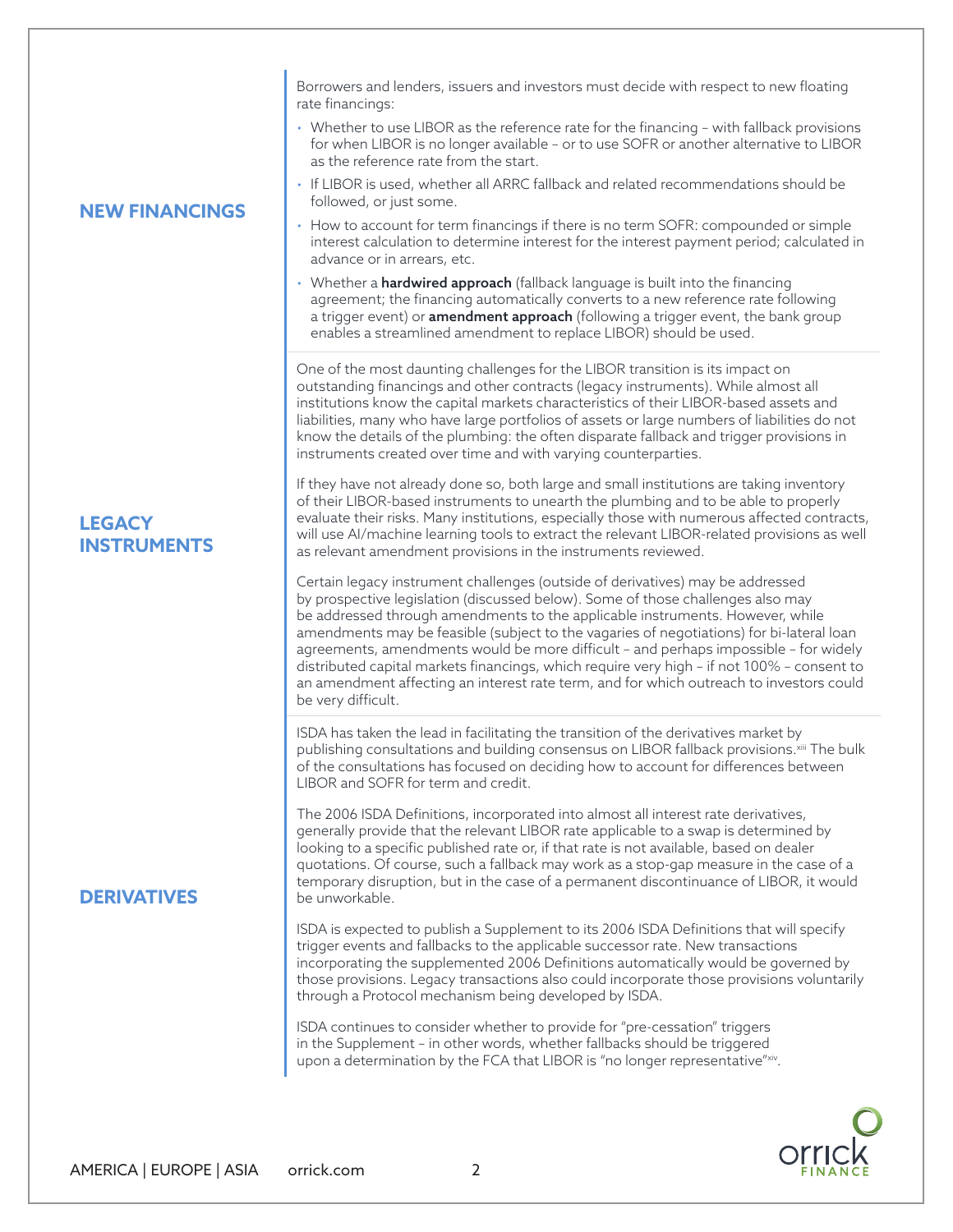# **DIFFERENCES AMONG FALLBACK PROVISIONS ACROSS PRODUCTS**

## **POTENTIAL SOURCES OF LEGAL EXPOSURE**

## **NEW YORK STATE LEGISLATIVE FIX PROPOSALS UNDER CONSIDERATION BY THE ARRC**

### **U.S. CONSTITUTIONAL LAW CONSIDERATIONS**

Consistency across cash and derivatives products will reduce operational, legal and basis risk. However, cash product fallback provisions may differ in some respects from derivative fallback provisions (e.g., a "pre-cessation" trigger for cash products, which has not yet been adopted by ISDA; term SOFR, if available, at the top of the successor rate waterfall for cash products vs. compounded SOFR in arrears plus a spread adjustment for derivatives). There are also differences among the structure and terms of various cash products that may warrant differences in their fallback provisions, including differences in the successor rate waterfall and inclusion of the amendment approach for bilateral business loans.

#### "When you looked at the underlying contracts that used LIBOR, they didn't provide very well for LIBOR simply disappearing.... This is a DEFCON 1 litigation event if I've ever seen one."

*- NY Fed Exec. VP and General Counsel Michael Held*

Some legacy instruments may provide for a LIBOR-based interest rate without any fallback provisions in the event of the unavailability of LIBOR. Others may provide for a dealer poll if LIBOR is not available, or a fallback to the last available LIBOR. Still others may provide for a fallback to the prime rate, which is about 300 basis points higher than LIBOR. In any event, when fallbacks were put into financing instruments, the intent was to cover a circumstance in which LIBOR was temporarily, not permanently, unavailable. Some legacy instruments also may include trigger provisions that are not entirely clear. All of these situations open up the possibility for disputes, challenges and claims, including for breach of contract, impracticability, impossibility, mutual mistake of fact, force majeure and frustration of purpose, among others.

The ARRC is considering proposing legislation in New York that would insert the ARRCrecommended SOFR fallback provisions into New York law governed contracts that have no fallback provisions or that provide for a fallback to a LIBOR-based rate, such as the last available LIBOR. The legislation also would apply, on a permissive basis, where, e.g., a calculation agent or administrative agent that is required under the contract to determine the alternative rate elects to use the ARRC-recommended rate/spread adjustment. In that case, the agent would benefit from a safe harbor from legal action. Contracts with fallbacks to rates other than LIBOR (e.g., prime) would remain in place and would not be affected by the statute. (Additional alternatives - leaving LIBOR outstanding for legacy instruments; creation of a synthetic "LIBOR" reference rate, etc. - are also under consideration by the market.)

Any state legislation that purports to effect a change in an outstanding contract could possibly be subject to challenge under the "Contracts Clause" of the United States Constitution (Article I, section 10, clause 1). That Clause prohibits states from passing any "Law Impairing the Obligation of Contracts". Despite the categorical terms of the Contracts Clause, U.S. Supreme Court opinions have generally tended to be forgiving toward state legislation with retroactive effects on contracts.

The Contract Clause has been interpreted by the Supreme Court liberally over the years. The Court has considered the following in evaluating possible violations of the Contract Clause<sup>xv</sup>:

- Does the statute effect a "substantial impairment" of contracts?
	- Is the law designed to reflect the intent of the parties?
	- Is the law likely to disturb the expectations at the time of contracting?
- If a "substantial impairment exists", does the statute advance a legitimate public purpose?
- If a "substantial impairment exists", is the means-ends fit reasonable?

All of these decisions are heavily dependent on the facts of a particular case. Although there are reasons to believe that the proposed legislation would survive constitutional challenges, such litigation could take several years to culminate in a definitive resolution. Given the amounts potentially at stake, counterparties adversely affected by this legislation may have every incentive to litigate to a conclusion.